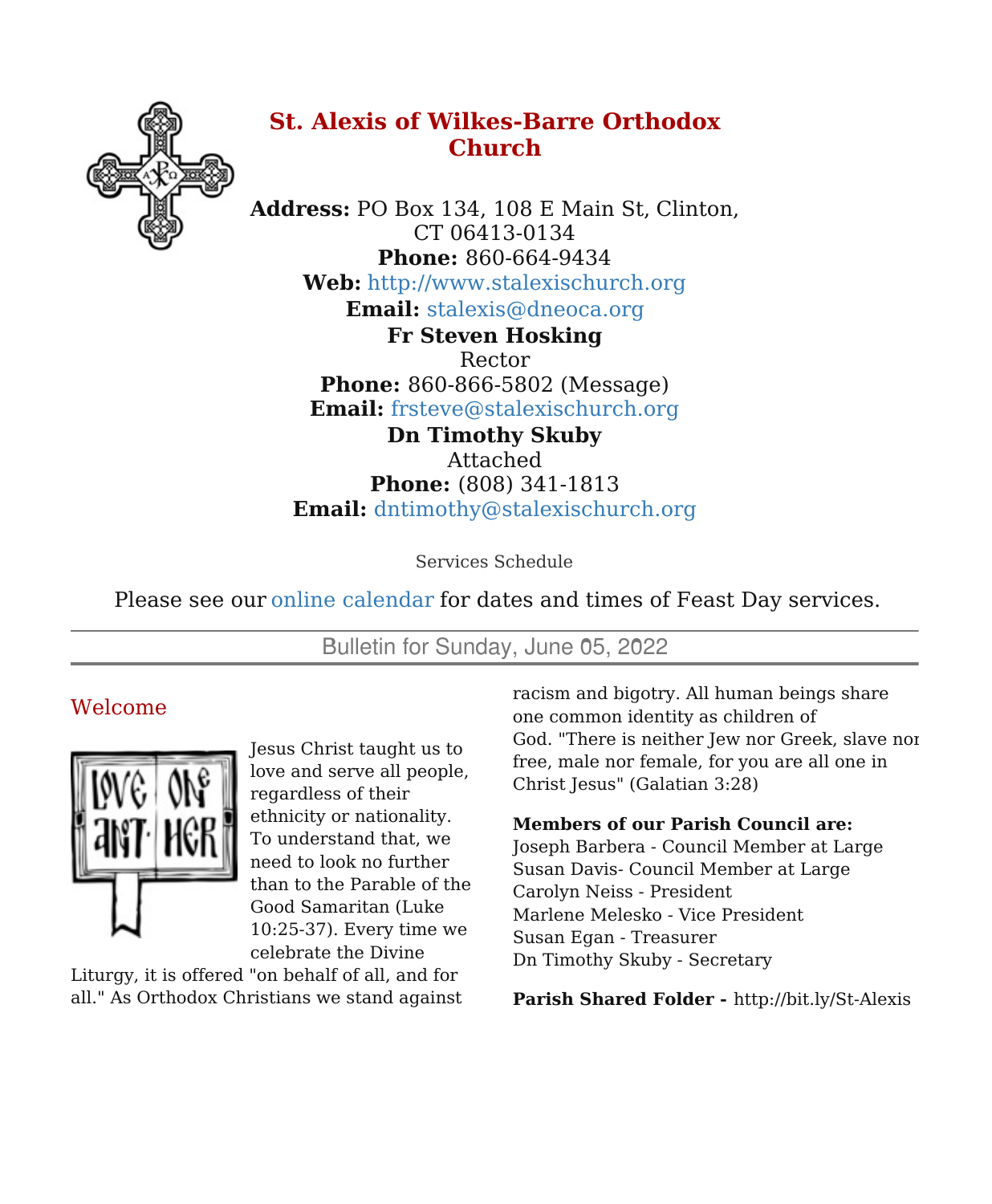#### **Parish Members' Directory** -

https://stalexischurch.sharepoint.com (See Fr Steven for login information)

## **Pastoral Care - General Information**

Emergency Sick Calls can be made at any time. Please call Fr Steven at (860) 866-5802, when a family member is admitted to the hospital.

Anointing in Sickness: The Sacrament of Unction is available in Church, the hospital, or your home, for anyone who is sick and suffering, however severe.

Marriages and Baptisms require early planning, scheduling and selections of sponsors (crown bearers or godparents). See Father before booking dates and reception halls!

Funerals are celebrated for practicing Orthodox Christians. Please see Father for details. The Church opposes cremation; we cannot celebrate funerals for cremations.

# Announcements

## **Confession and Communion**

Over the past two years, because of COVID, under the direction of our Metropolitan, canons for confession and communion were relaxed. Now that we have returned to relative normalicy, I would like us to return to the expectations that regular participation in confession and communion are the norm.

In his first letter to the Corinthians, St Paul writes, "Whoever, therefore, eats the bread or drinks the cup of the Lord in and unworthy manner will be answerable for the body and blood of the Lord. Examine yourselves, and only then eat of the breat and drink of the cup" 1 Cor 11:27,28. St Paul exhorts us to be sure that we partake of the body and blood in a *worthy* manner, through *examining* one's self i.e. through confession. Now, do to covid restrictions, and the concern for everyone's health, there are members of this community who have not taken confession for over a year. You are encouraged to make arrangements to partake of this sacrament as soon as possible, particularly if you plan to recieve communion. We have the feast of Ascension and Pentecost coming up, please prepare for these feasts! We also have the Apostle's Fast, in which it would be appropriate to think about offering your confession.

According to the parish ByLaws, to be considered a voting member, you must partake of the sacraments at least once a year. if you have not discussed your current situation as to why you are not participating in the sacraments with Fr Steven by the Feast of Sts Peter and Paul, you will be at risk of losing your voting status. St Paul states that those who partake of the Body and Blood unworthily eat and drink judgement unto themselves 1 Cor 11:29, if you have not entered into confession (or discussed this with Fr Steven) by this same Feast, in order to protect you from this self-judgement, I will be obliged to withold the Chalice from you. Please understand that this is my responsibility as Priest and Pastor. Simply communicating with me will avoid any confusion at the Chalice.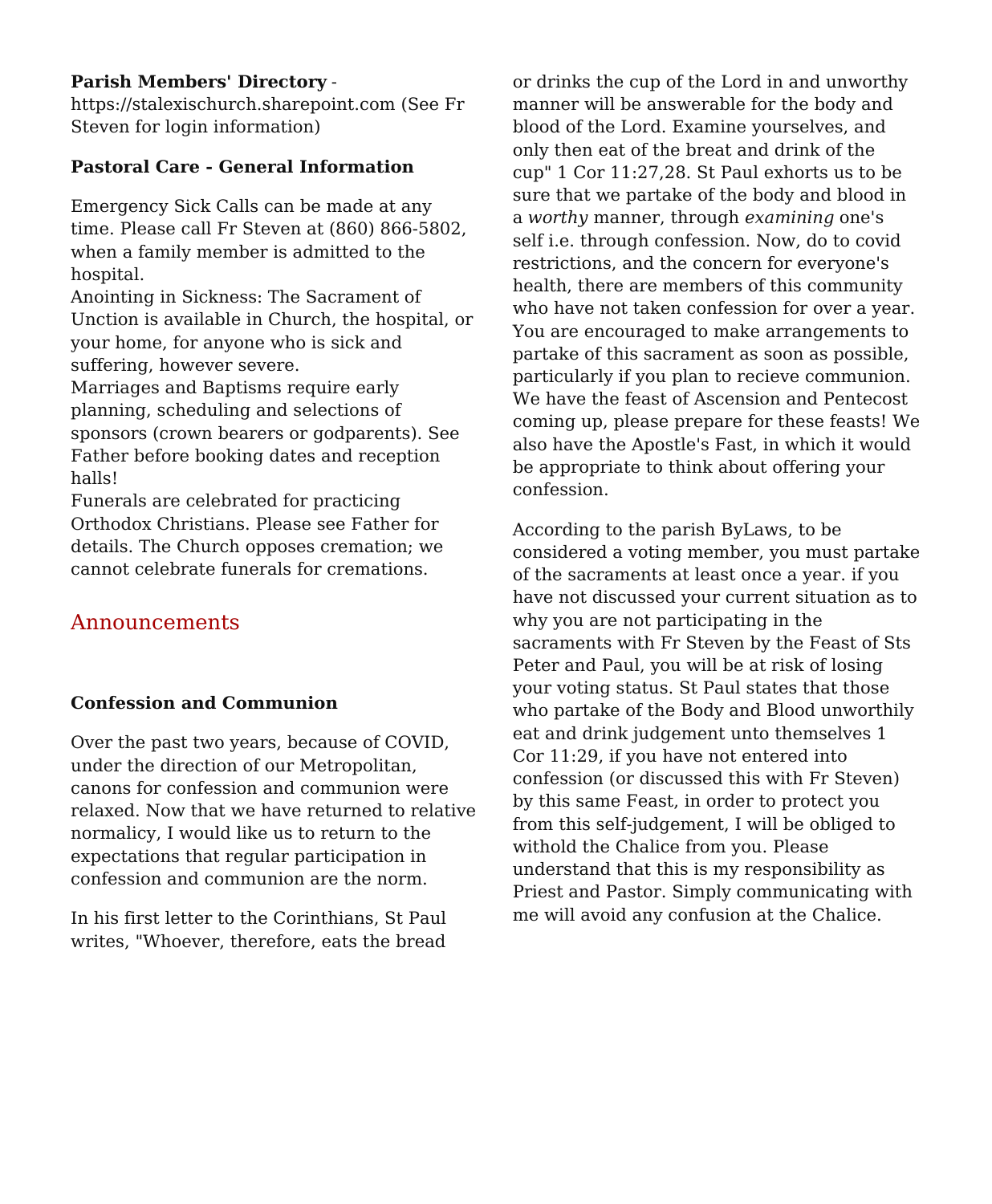# Prayers, Intercessions and Commemorations



Priest Ceraphim, Deacon Timothy, Evelyn, Katheryn, Anne, Aaron, Veronica, Richard, Nancy, Susanne, Gail, Kelley, Nina, Ellen, Maureen, Elizabeth, Christopher, Joshua, Jennifer, Petra, Olivia, Jessica, Sean, Sarah, Justin, Edward, Dayna and Maria.

Please pray for our catecumen David.

Memory Eternal for June Bronen on the occasion of her repose.

- Pray for: All those confined to hospitals, nursing homes, and their own homes due to illness; for all those who serve in the armed forces; widows, orphans, prisoners, victims of violence, and refugees;
- All those suffering chronic illness, financial hardship, loneliness, addictions, abuse, abandonment and despair; those who are homeless, those who are institutionalize, those who have no one to pray for them;
- All Orthodox seminarians & families; all Orthodox monks and nuns, and all those considering monastic life; all Orthodox missionaries and their families.
- All those who have perished due to

hatred, intolerance and pestilence; all those departed this life in the hope of the Resurrection.

**Holy Fathers of the First Ecumenical**

**Council**. Afterfeast of Ascension. Hieromartyr Dorotheus, Bishop of Tyre (ca. 362). Translation of the Relics of Bl. Igor (George), tonsured Gabriel, Grand Prince of Chernígov and Kiev (1150). Bl. Constantine, Metropolitan of Kiev (1159). Repose of St. Theodore Yaroslavich, older brother of St. Alexander Nevsky (Novgorod—1233). Finding of the Relics of Ven. Bassian and Jonah, Monks of Pertominsk (Solovétsky Monastery—1599). Martyrs Marcian, Nicander, Hyperechius, Appolonius, Leonidas, Arius, Gorgias, Pambo, Selenia, and Irene of Egypt (4th c.). Ven. Theodore the Wonderworker, Hermit of the Jordan (ca. 6th c.). Ven. Anubius, Confessor and Anchorite, of Egypt (5th c.). Ven. Abba Dorotheus of Palestine (6th c.). St. Peter of Korcha (Albanian).

## **Prayer for family and friends in the Ukraine and Russia**

Hope, Myron, Daniel, Stepan, Galina, Maria, Vl

If you have specific names of anyone you would like to have included here, please send them to Fr Steven.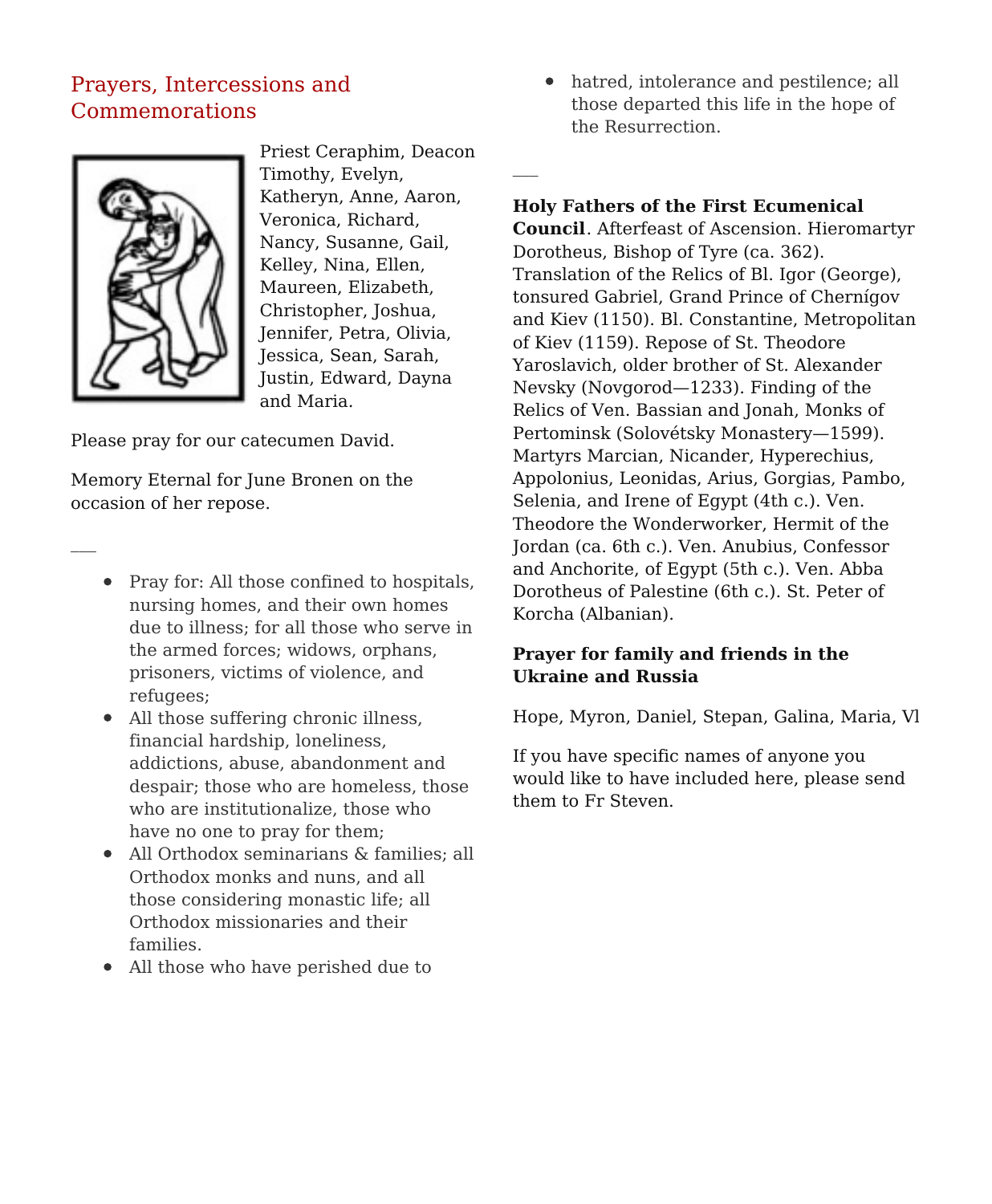## Parish Calendar

## Schedule of Services and Events

June 5 to June 13, 2022

**Sunday, June 5**

Fathers of the 1st Council 9:30AM Divine Liturgy

#### **Monday, June 6**

Hilarion the New of Dalmation Monastery Church Cleaning: Greg Jankura

#### **Tuesday, June 7**

The Holy Martyr Theodotus of Ancyra 8:30AM Daily Matins

**Wednesday, June 8** Removal of the Relics of Theodore the Commander 4:30PM Open Doors

**Thursday, June 9** Cyril, Patriarch of Alexandria 8:30AM Daily Matins

**Friday, June 10** June Bronen Bartholomew the Holy Apostle

**Saturday, June 11** The Saturday of Souls 5:30PM Great Vespers with Litya

**Sunday, June 12**

Holy Pentecost 9:30AM Divine Liturgy 12:00PM Vespers of Pentecost

#### **Monday, June 13**

Jason Danilack-Fekete Monday of the Holy Spirit Nancy Davis

## Saints and Feasts

**June 05**

#### **Fathers of the 1st Council**

The heresiarch Arius was a Libyan by race and a protopresbyter of the Church of Alexandria. In 315, he began to blaspheme against the Son and Word of God, saying that He is not true God, consubstantial with the Father, but is rather a work and creation, alien to the essence and glory of the Father, and that there was a time when He was not. This frightful blasphemy shook the faithful of Alexandria. Alexander, his Archbishop, after trying in vain to correct him through admonitions, cut him off from communion and finally in a local council deposed him in the year 321. Yet neither did the blasphemer wish to be corrected, nor did he cease sowing the deadly tares of his heretical teachings; but writing to the bishops of other cities, Arius and his followers requested that his doctrine be examined, and if it were unsound, that the correct teaching be declared to him. By this means, his heresy became universally known and won many supporters, so that the whole Church was soon in an uproar.

Therefore, moved by divine zeal, the first Christian Sovereign, Saint Constantine the Great, the equal to the Apostles, summoned the renowned First Ecumenical Council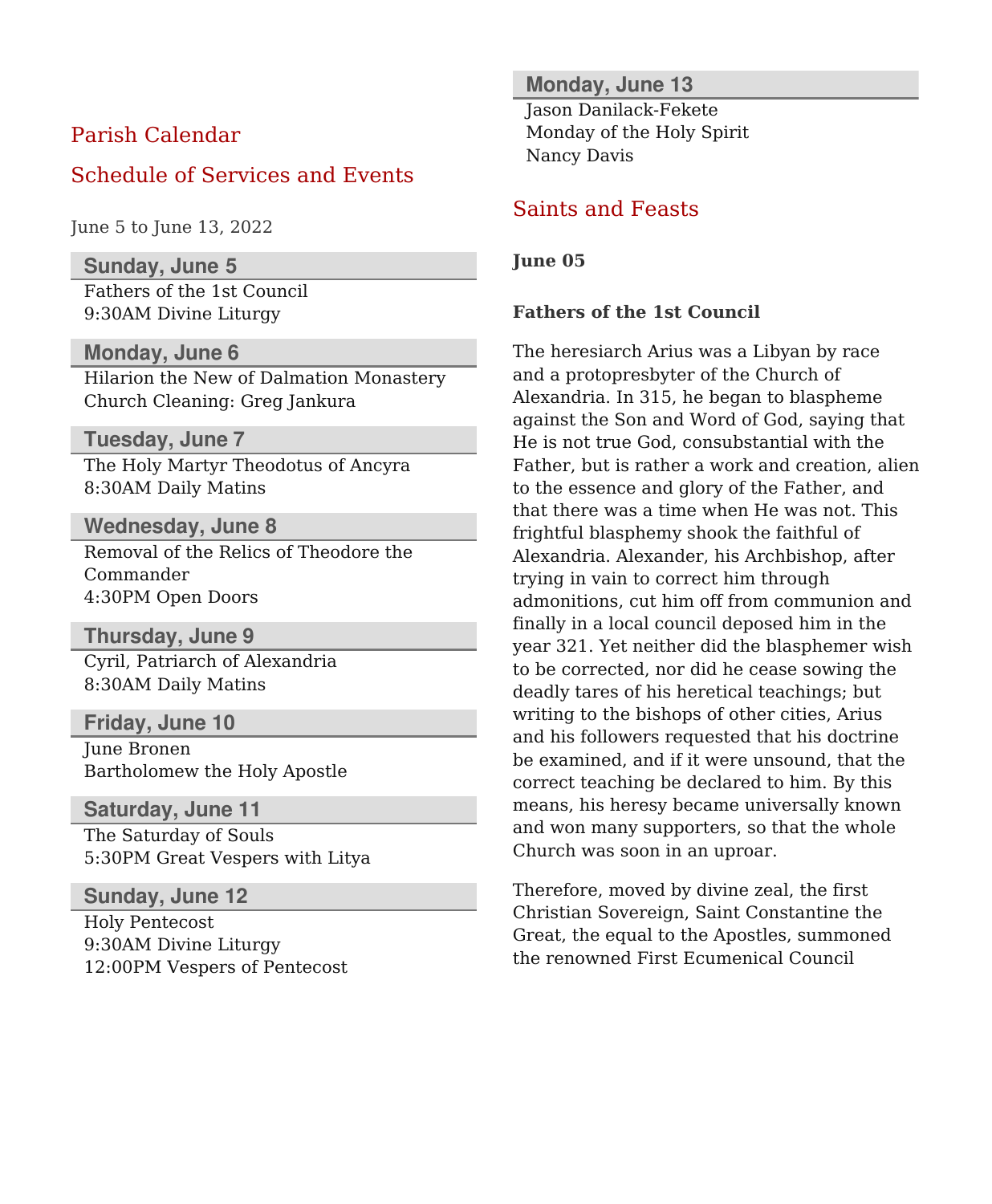in Nicaea, a city of Bithynia. It was there that the shepherds and teachers of the Church of Christ gathered from all regions in the year 325. All of them, with one mouth and one voice, declared that the Son and Word of God is one in essence with the Father, true God of true God, and they composed the holy Symbol of Faith up to the seventh article (since the remainder, beginning with "And in the Holy Spirit," was completed by the Second Ecumenical Council). Thus they anathematized the impious Arius of evil belief and those of like mind with him, and cut them off as rotten members from the whole body of the faithful.

Therefore, recognizing the divine Fathers as heralds of the Faith after the divine Apostles, the Church of Christ has appointed this present Sunday for their annual commemoration, in thanksgiving and unto the glory of God, unto their praise and honour, and unto the strengthening of the true Faith.

#### **June 05**

#### **The Holy Hieromartyr Dorotheus, Bishop of Tyre**

Saint Dorotheus became Bishop of Tyre in Phoenicia about the end of the third century. During the persecution of Diocletian and Maximian, about the year 303, he fled to Odyssopolis in Thrace to preserve his life, and after the death of the tyrants he returned to Tyre. He lived until the reign of Julian the Apostate (361-363), from whose persecution he again fled

to Odyssopolis (or, according to Theophylact of Bulgaria, Edessa), but was found by Julian's men and slain in great torments, at the age of 107, in 361. He was very learned, and has left behind writings in both Latin and Greek relating the lives of the holy Prophets, Apostles, and other Saints.

#### **June 08**

#### **Melania the Righteous**

Saint Melania was a lady of noble birth, most wealthy and renowned, a descendant of Roman consuls, and of Spanish origin. When her husband and two of her children died, she departed for Egypt to visit the monks living at Mount Nitria. She distributed her wealth to those that were in need there, as well as to the confessors of the Faith who were being persecuted by the Arians. In three days alone, she fed some 5,000. Then, when these Orthodox Christians were exiled to Palestine, she also went to Jerusalem. There, at her own expense, she built a convent for virgins, and reposed therein in holiness about the year 410. Her granddaughter Melania the Younger is celebrated on December 31.

#### **June 09**

#### **Cyril, Patriarch of Alexandria**

On this day we commemorate Saint Cyril's falling asleep. On January 18 we commemorate the occasion of the Saint's restoration to his see in Alexandria after he had suffered a brief exile because of the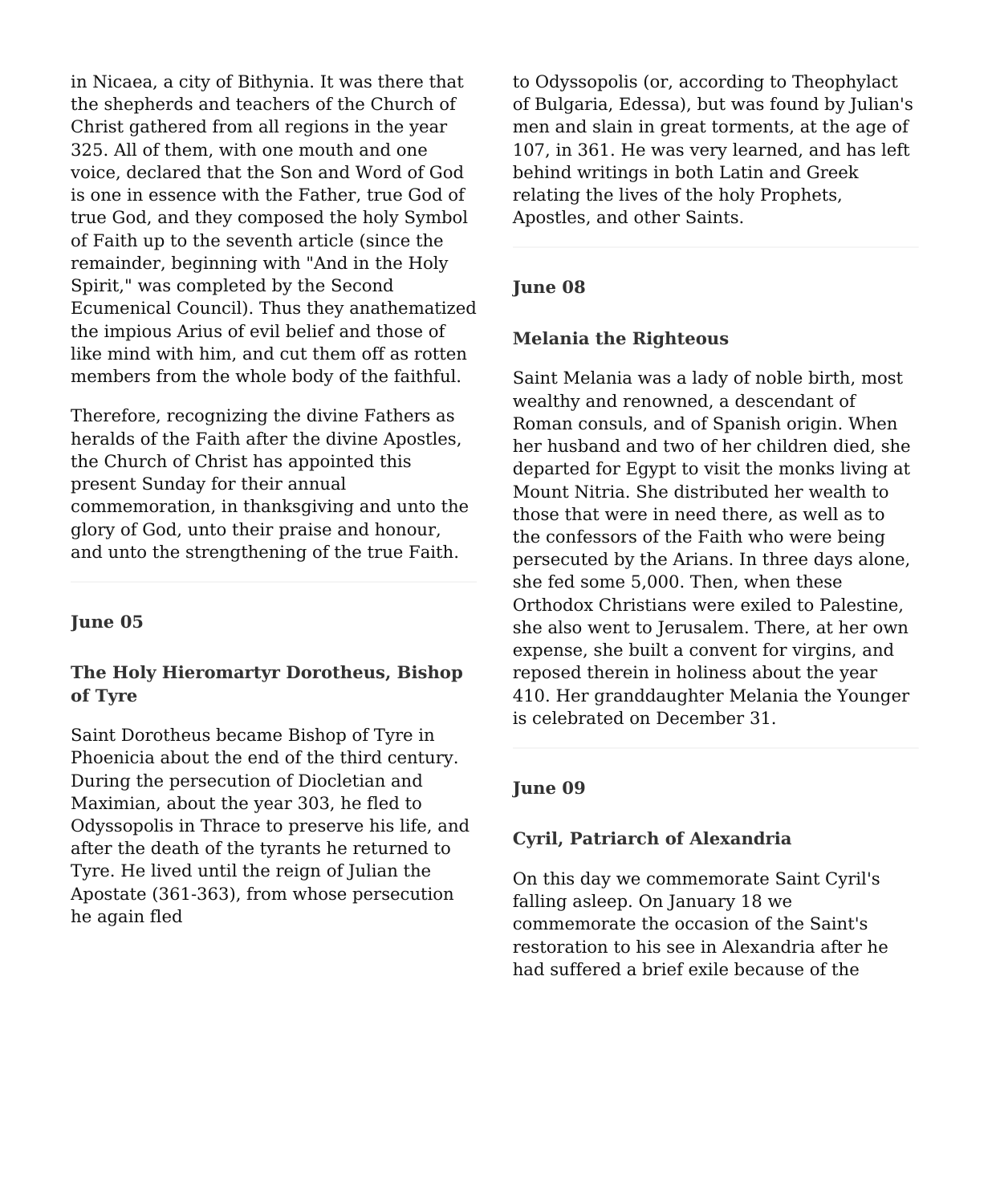machinations of the Nestorians. Shortly thereafter the Third Ecumenical Council was convoked in Ephesus and the blasphemous doctrine of Nestorius was condemned. See January 18 for Saint Cyril's life and works.

#### **June 09**

#### **Righteous Father Columba of Iona**

After he established a number of monasteries and churches in his native Ireland, Saint Columba founded the renowned monastery of Iona, off the coast of Scotland. Having guided many in the path of salvation, reposed in peace in 597.

#### **June 11**

#### **Bartholomew the Holy Apostle**

Saint Bartholomew was one of the Twelve Apostles, and had Galilee as his homeland; this is all that is known of him for certain according to the history of the Gospels. Concerning his apostolic work, certain say that he preached in Arabia and Persia, and especially in India, bringing to them the Gospel written by Saint Matthew, which had been written originally in Hebrew, and which was found there one hundred years later by Pantaenus, formerly a stoic philosopher and later an illustrious teacher of the Christian school in Alexandria (see Eusebius, Eccl. Hist., 5: 10). Other accounts say that he went to Armenia. According to some, he ended his life by being crucified, or by being flayed alive, in Albanopolis

(Urbanopolis) of Armenia. This also confirms an ancient tradition preserved by the Armenians. According to some, Bartholomew and Nathanael are the same person, because the Evangelists who mention Bartholomew do not mention Nathanael; and John, who alone mentions Nathanael as one of the Twelve, says nothing of Bartholomew. Indeed, Bartholomew is a patronymic, "son of Talmai," which means "bold, spirited" (see also Jesus of Navi 15:14; II Kings 3:3), and Nathanael could have had this as a surname. According to the Synaxarion of the Menaion on April 22, however, it is Simon the Zealot and Nathanael who are the same; the Evangelists who mention Simon the Zealot (or "the Canaanite") do not mention Nathanael.

#### **June 10**

#### **The Holy Martyrs of China**

The Holy Martyrs of China were native Chinese Orthodox Christians brought up in piety at the Russian Orthodox Mission in Peking, which had been founded in 1685. During the Boxer Rebellion of 1900 against the foreign powers occupying China, native Chinese Christians were commanded by the Boxers to renounce Christianity or be tortured to death. Two hundred and twenty-two members of the Peking Mission, led by their priest Metrophanes Tsi-Chung and his family, refused to deny Christ, and were deemed worthy of a martyric death.

*The commemoration date of the Chinese Martyrs varies between June 10th and June*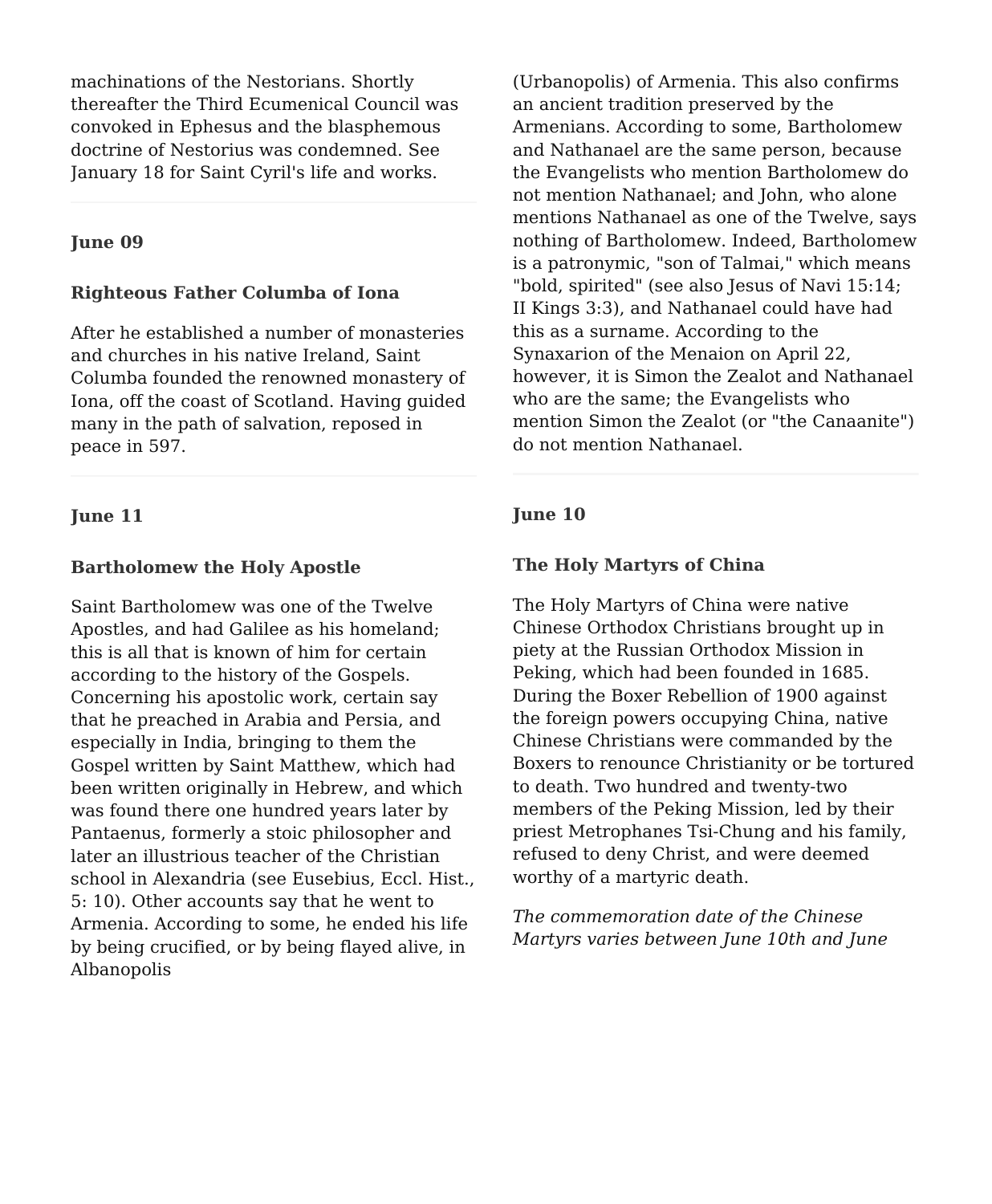*11th in Orthodox practice throughout the world.*

#### **June 11**

#### **Barnabas the Holy Apostle**

Saint Barnabas, one of the Seventy, was from Cyprus, of the tribe of Levi, and a fellow disciple with Paul under Gamaliel. He was called Joses, but was renamed Barnabas, which means "son of consolation," perhaps to distinguish him from the Joses called Barsabas and surnamed Justus (Acts 1:23). Saint Barnabas had a field, which he sold and brought the money to the Apostles (Acts 4:36- 37). Before the conversion of Saul to Paul, it was Barnabas who was the leader of the Seventy Apostles, the first in preaching and chief spokesman. After Saul's vision on the road to Damascus, it was Barnabas who joined him to the Apostles when the others, because of Saul's reputation as a persecutor of the Church, still feared him (Acts 9:26-27); again it was Saint Barnabas who conscripted Paul as a preacher, bringing him from Tarsus to Antioch after the stoning of Stephen, to assist in spreading the Gospel (Acts 11:25-26). Saint Barnabas preached the Gospel in many places, traveled together with Paul, and finally was stoned to death by the Jews in his native Cyprus. During the reign of Zeno, in the year 478, his sacred relics were found, having on his chest the Gospel according to Matthew written in Greek by Barnabas' own hand. This Gospel was brought to Zeno. Because of this the Church of Cyprus received the right of autonomy, and its

archbishop was given the privilege, like the emperor, of signing his decrees and encyclicals in vermilion.

## Hymns of the Day



## **Tone 6 Troparion (Resurrection)**

The Angelic Powers were at Your tomb; the guards became as dead men. Mary stood by Your grave,

seeking Your most pure body. You captured hell, not being tempted by it. You came to the Virgin, granting life. O Lord, Who rose from the dead,// glory to You.

## **Tone 4 Troparion (Ascension)**

You ascended in glory, O Christ our God, granting joy to Your Disciples by the promise of the Holy Spirit. Through the blessing, they were assured that You are the Son of God,// the Redeemer of the world!

## **Tone 8 Troparion (Fathers)**

You are most glorious, O Christ our God! You have established the Holy Fathers as lights on the earth. Through them You have guided us to the true Faith.// O greatly compassionate One, glory to You!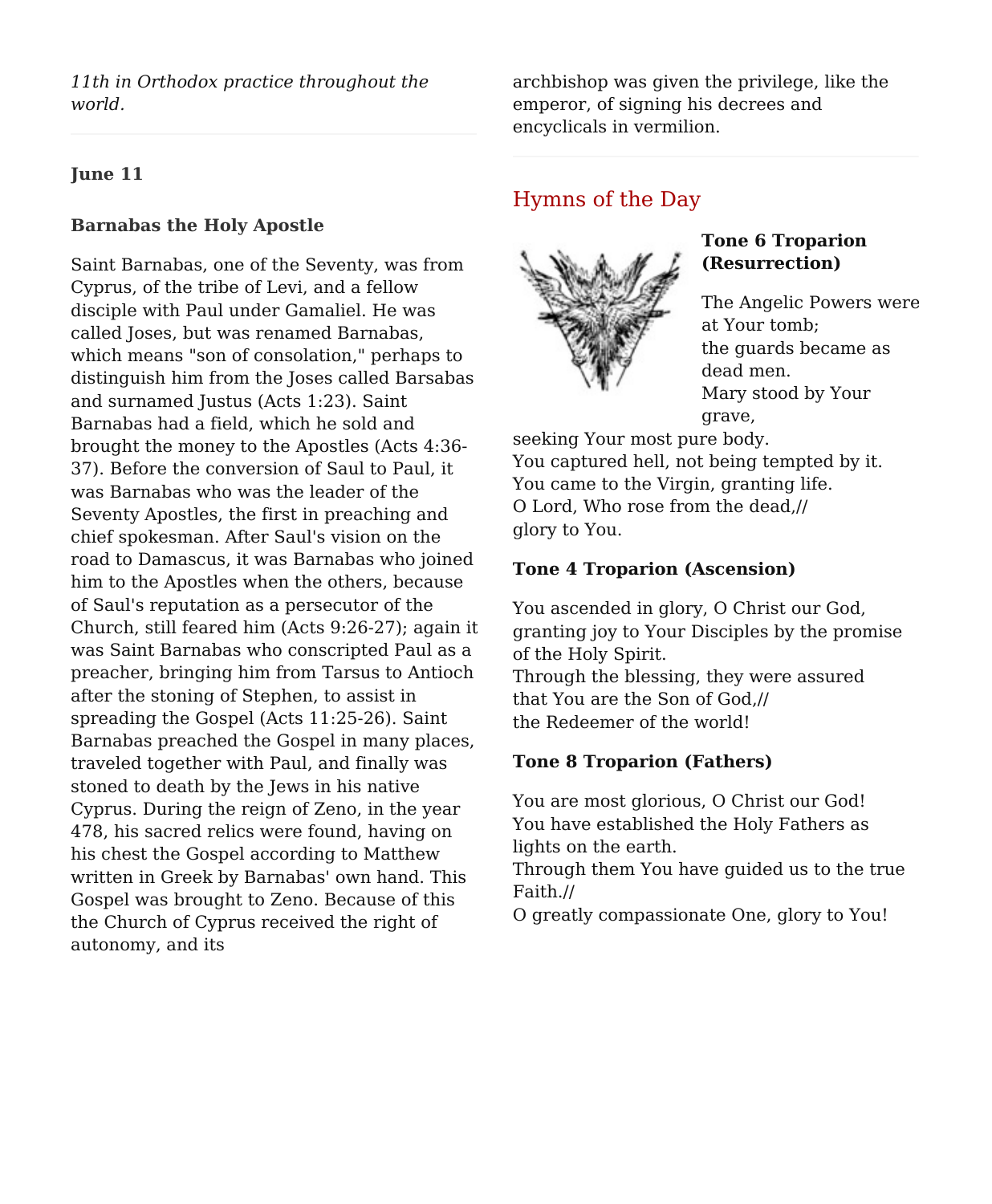## **Tone 8 Kontakion (Fathers)**

The Apostles' preaching and the Fathers' doctrines have established one Faith for the Church.

Adorned with the robe of truth, woven from heavenly theology,//

It defines and glorifies the great mystery of piety.

## **Tone 6 Kontakion**

When You had fulfilled the dispensation for our sake,

and united earth to heaven:

You ascended in glory, O Christ our God, not being parted from those who love You, but remaining with them and crying:// "I am with you, and there is no one against you!"

*(Instead of "It is truly meet…," we sing:)*

Magnify, O my soul, Christ the Giver of Life, Who hath ascended from earth to heaven!

We the faithful, with one accord, magnify thee, the Mother of God, who, beyond reason and understanding, ineffably gave birth in time to the Timeless One.

## **Communion Hymn**

Praise the Lord from the heavens, praise Him in the highest! (Ps. 148:1) Rejoice in the Lord, O you righteous; praise befits the just! (Ps. 32:1) Alleluia, Alleluia, Alleluia!

# Gospel and Epistle Readings Epistle Reading

## **Prokeimenon. 4th Tone. Daniel 3.26,27.**

Blessed are you, O Lord, the God of our fathers. Verse: For you are just in all you have done.

## **The reading is from Acts of the Apostles 20:16-18, 28-36.**

IN THOSE DAYS, Paul had decided to sail past Ephesos, so that he might not have to spend time in Asia; for he was hastening to be at Jerusalem, if possible, on the day of Pentecost. And from Miletos he sent to Ephesos and called to him the elders of the church. And when they came to him, he said to them: "Take heed to yourselves and to all the flock, in which the Holy Spirit has made you overseers, to care for the church of God which he obtained with the blood of his own Son. I know that after my departure fierce wolves will come in among you, not sparing the flock; and from among your own selves will arise men speaking perverse things, to draw away the disciples after them. Therefore be alert, remembering that for three years I did not cease night or day to admonish every one with tears. And now I commend you to God and to the word of his grace, which is able to build you up and to give you the inheritance among all those who are sanctified. I coveted no one's silver or gold or apparel. You yourselves know that these hands ministered to my necessities, and to those who were with me. In all things I have shown you that by so toiling one must help the weak, remembering the words of the Lord Jesus, how he said, 'it is more blessed to give than to receive.' " And when he had spoken thus, he knelt down and prayed with them all.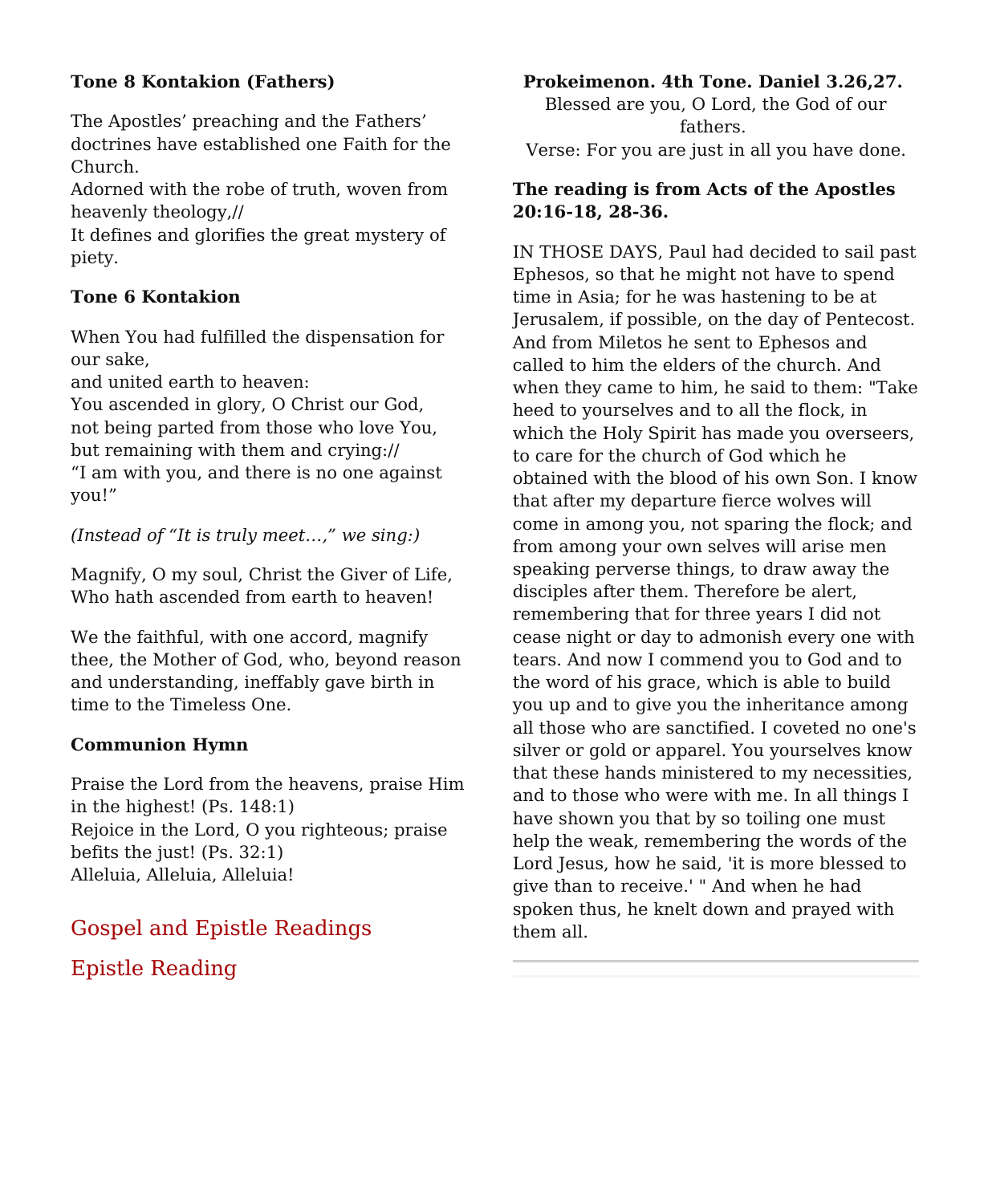# Gospel Reading

## **Fathers of the 1st Council The Reading is from John 17:1-13**

At that time, Jesus lifted up his eyes to heaven and said, "Father, the hour has come; glorify your Son that the Son may glorify you, since you have given him power over all flesh, to give eternal life to all whom you have given him. And this is eternal life, that they know you the only true God, and Jesus Christ whom you have sent. I glorified you on earth, having accomplished the work which you gave me to do; and now, Father, you glorify me in your own presence with the glory which I had with you before the world was made.

"I have manifested your name to the men whom you gave me out of the world; yours they were, and you gave them to me, and they have kept your word. Now they know that everything that you have given me is from you; for I have given them the words which you gave me, and they have received them and know in truth that I came from you; and they have believed that you did send me. I am praying for them; I am not praying for the world but for those whom you have given me, for they are mine; all mine are yours, and yours are mine, and I am glorified in them. And now I am no more in the world, but they are in the world, and I am coming to you. Holy Father, keep them in your name, which you have given me, that they may be one, even as we are one. While I was with them, I kept them in your name, which you have given me; I have guarded them, and none of them is lost

but the son of perdition, that the scripture might be fulfilled. But now I am coming to you; and these things I speak in the world, that they may have my joy fulfilled in themselves."

## Bible Cross Reference



Please see the attachment on the Nicean Creed.

## Wisdom of the Fathers

For there is One God, and One Mediator between God and Man, the Man Christ Jesus. For He still pleads even now as Man for my salvation; ...

# **St. Gregory the Theologian**

4th Theological Oration, 4th Century

... for He continues to wear the Body which He assumed, until He make me God by the power of His Incarnation; although He is no longer known after the flesh -- I mean, the passions of the flesh, the same, except sin,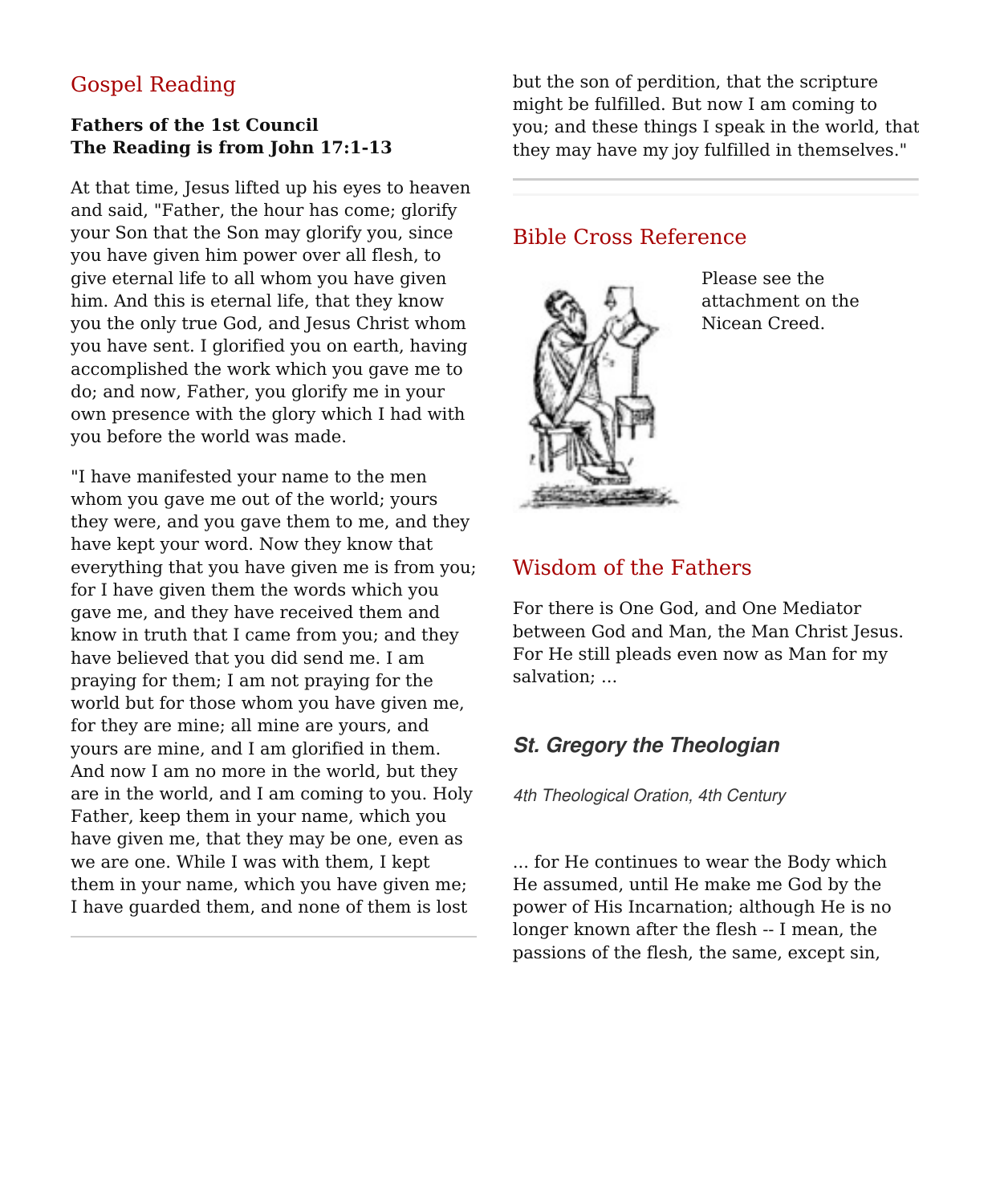as ours.

## **St. Gregory the Theologian**

4th Theological Oration, 4th Century

# Beyond the Sermon



Metropolitan Anthony Sourozh Sermon on Sunday between Ascension and Pentecost 22 May 1988

In the name of the Father, of the Son and of

the Holy Ghost.

During the Last Supper our Lord Jesus Christ told His disciples that separation was near, that He was to ascend to His God and to His Father as He would repeat again to the women who came to the grave. And when their hearts were filled with sorrow at the thought that they will not see Him again, He said, "Your hearts are full with sorrow and yet, you should rejoice for Me that I am returning to My Father. But I will not," he added, "leave you orphan, I will send you the Holy Spirit, who proceeds from the Father, whom I will send to you and who will teach you all things." And so do we here now while we are still in the light of the Ascension. St. Paul grieved about the necessity of living in the world and in the flesh. He said, "To me life is Christ and death would be a gain,

a blessing, because as long as we are in the flesh, we are separated from Christ." And yet, this separation is not total, we are not separated irremediably, we are not separated desperately from Christ if we only long for Him, if we only love Him, if as St. Paul longed to die to be inseparably forever with Him because according to the promise the Holy Spirit has come on the day of Pentecost, the Holy Spirit whom we call the Comforter by word, which in ancient languages has a much wider meaning. It means the one who consoles, the one who gives strength, the one who brings joy. His presence indeed can console us from our separation from Christ because the Holy Spirit if we only live according to the Gospel, if we become not only in word or in imagination but in all truth, in action and in thought, in our heart and in our being disciples of Christ, the Holy Spirit dwells in us. We become His temples and He speaks to us either in unutterable groaning or with that wonderful clarity that allows us to call 'Father' the God of Heaven because in Christ and by the power of the Spirit we have become the children of the Living God. So the separation from Christ is a separation in space, it is the loss of that moving, wonderful contact of humanity as we know it on earth but it is the beginning of a new discovery of Christ, the Christ not only risen but ascended, the Christ who according to today's Gospel is resplendent with the glory, the shining that belonged to Him before all ages, the shining, the resplendence, the splendour of Divinity. And it is this Christ whom we meet in prayer, whom we discover through and in the Holy Sacraments, to whom we can get united only by a faithfulness in life, it is this Christ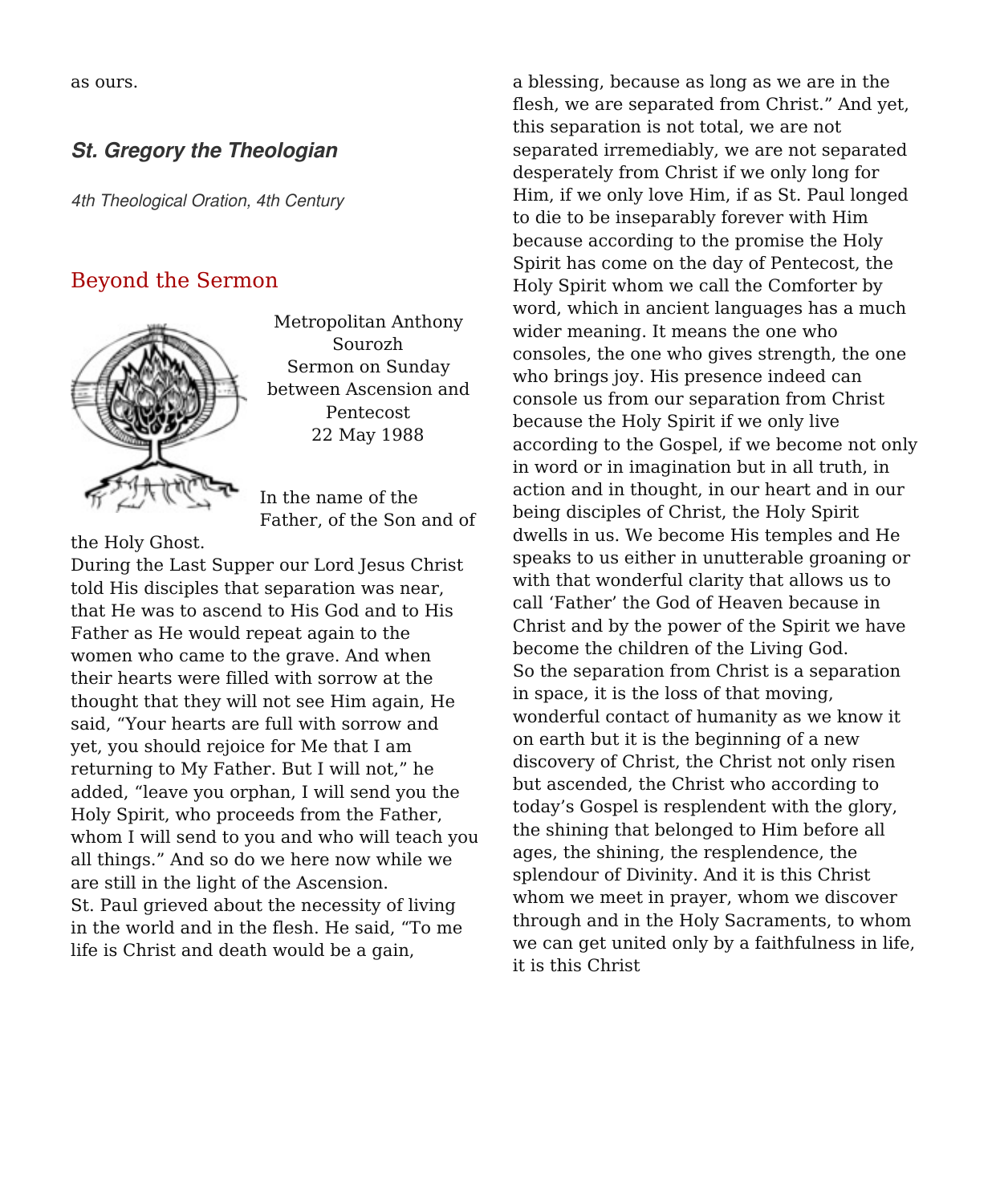of whom Paul speaks when he says, "We no longer know Christ according to the flesh", we do not touch Him as Thomas did, we do not hear and see Him as Apostles and the women, and all crowds of people did, but we know the Christ of the Spirit, the risen and ascended Christ, who is everywhere where two or three are gathered together, who is everywhere when a lonely soul cries for Him, when a life is being dedicated to Him.

And so we are confronted with this mystery of a separation, which is a victory, a separation, which leads us to a new knowledge, to a new discovery of Christ. His Divinity is no longer veiled for us by His human presence, He is revealed to us as God resplendent not only in His Godhead but also in His humanity. And so it happens also all the time when people meet on a human level and then discover one another in the Holy Spirit, a discovery that makes humanity resplendent with eternity. Let us rejoice in the Ascension but also let us remember that in a week's time we will stand here remembering the day of Pentecost, not only remember it as an event of the past but bringing it back by presenting ourselves to the descent of the Holy Spirit as the Apostles offered themselves to Him in the Upper Room nearly 2,000 years ago. But to do this we must be disciples of Christ, we must be His own, we must be faithful to the word of His preaching, we must follow the example which He gave us, we must truly be in the world in which we live an incarnate presence of Christ and the temple of Spirit, a vanguard of the Kingdom. Let us devote the coming week to preparing ourselves by searching our lives,

by rejecting at least in intention and determination all that is unworthy of our calling. Let us prepare ourselves to come open, empty to be filled with the Spirit, so that we truly may be also in an ever-increasing way become the temples of His presence. Amen.